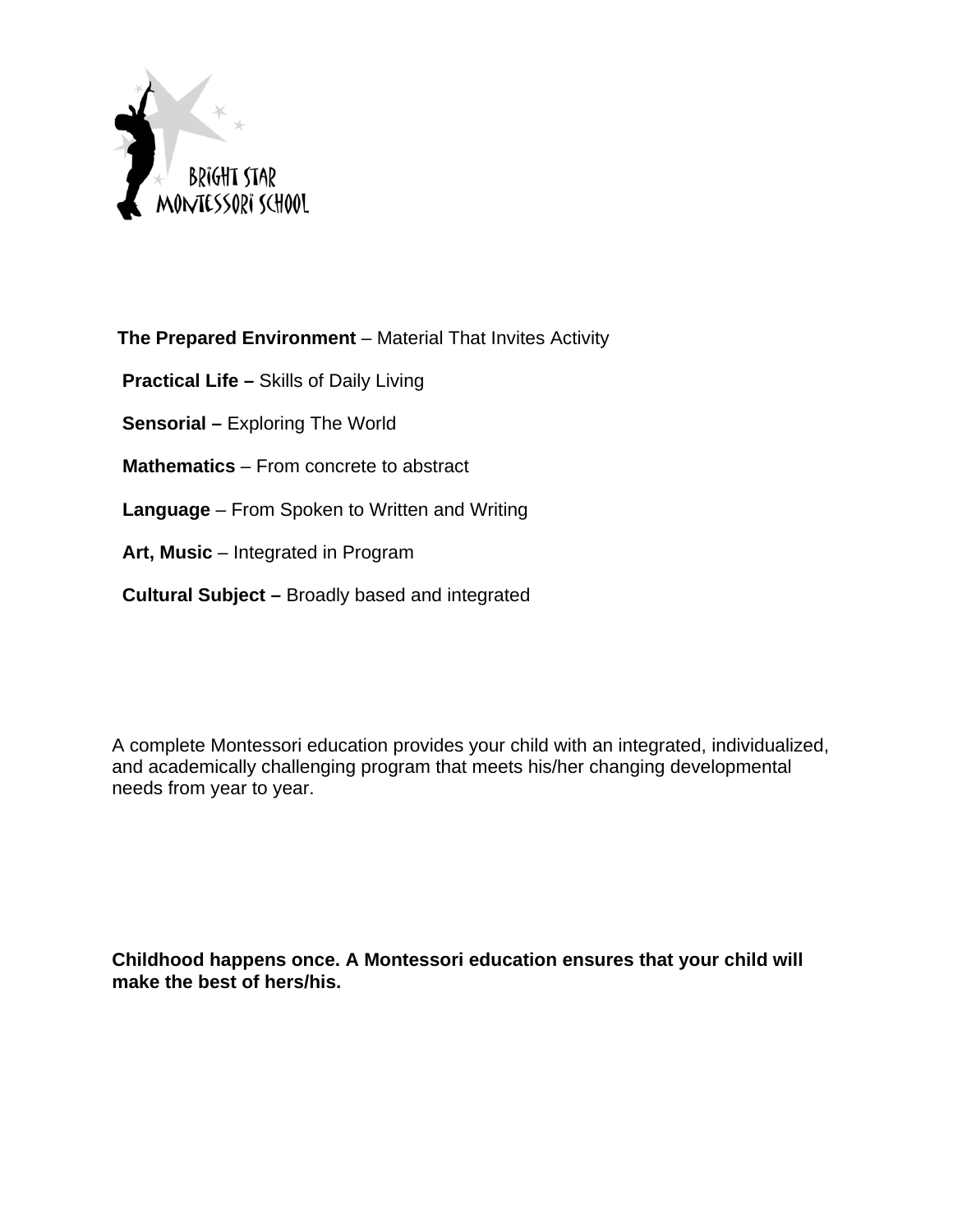#### **The Montessori Approach**

Complemented by her training in medicine, psychology and anthropology, Dr. Maria Montessori (1870 - 1952) developed her philosophy of education based upon actual observations of children.

Children in the primary (pre-school) program possess what Dr. Montessori called the *absorbent mind*, the ability to absorb all aspects of one's culture and environment without effort or fatigue. It is during this stage that a child has a tremendous ability to learn and assimilate from the world around him, without conscious effort. During this time, children are particularly receptive to certain external stimuli.

The following areas of activity cultivate the children's adaptation and ability to express and think with clarity:

**Practical life** exercises instill care for self, for others, and for the environment. Activities include many of the tasks children see as part of the daily routine in their home, such as preparing food and washing dishes, along with exercises of grace and courtesy. Through these tasks, children develop muscular coordination, enabling movement and the exploration of their surroundings. They learn to work at a task from beginning to end, and develop their powers of control and concentration.

**Sensorial materials** serve as tools for development. Children build cognitive skills, and learn to order and classify impressions by touching, seeing, smelling, tasting, listening, and exploring the physical properties of their environment.

**Language developmen**t is vital to human development. The Montessori environment is rich in oral language opportunities, allowing the child to experience conversations, stories and poetry. The sandpaper letters help children link sound and symbol effortlessly, encouraging the development of written expression and reading skills.

**Geography, Biology, Botany, Zoology, Art and Music** is presented as extensions of the sensorial and language activities. Children learn about people and cultures in other countries with an attitude of respect and admiration. Through familiarity, children come to feel connected to the global human family. Lessons and experiences with nature inspire a reverence for all life. The comprehensive art and music programs give children every opportunity to enjoy a variety of creative activities, as well as gain knowledge of the great masters.

**Mathematics** activities help children learn and understand the concepts of math by manipulating concrete materials. This work gives children a solid understanding of basic mathematical principles, prepares them for later abstract reasoning, and helps to develop problem-solving capabilities.

#### **The importance of the complete three year cycle**

Montessori recognized the advantage of educating children in distinct age groupings. Children start when they are 2  $\frac{1}{2}$  to 3 years old and continue till they are six. We strongly encourage **parents to have their child enrolled for the entire three-year cycle.** The last year is extremely important for a number of reasons. Child is at the age when solidifying his knowledge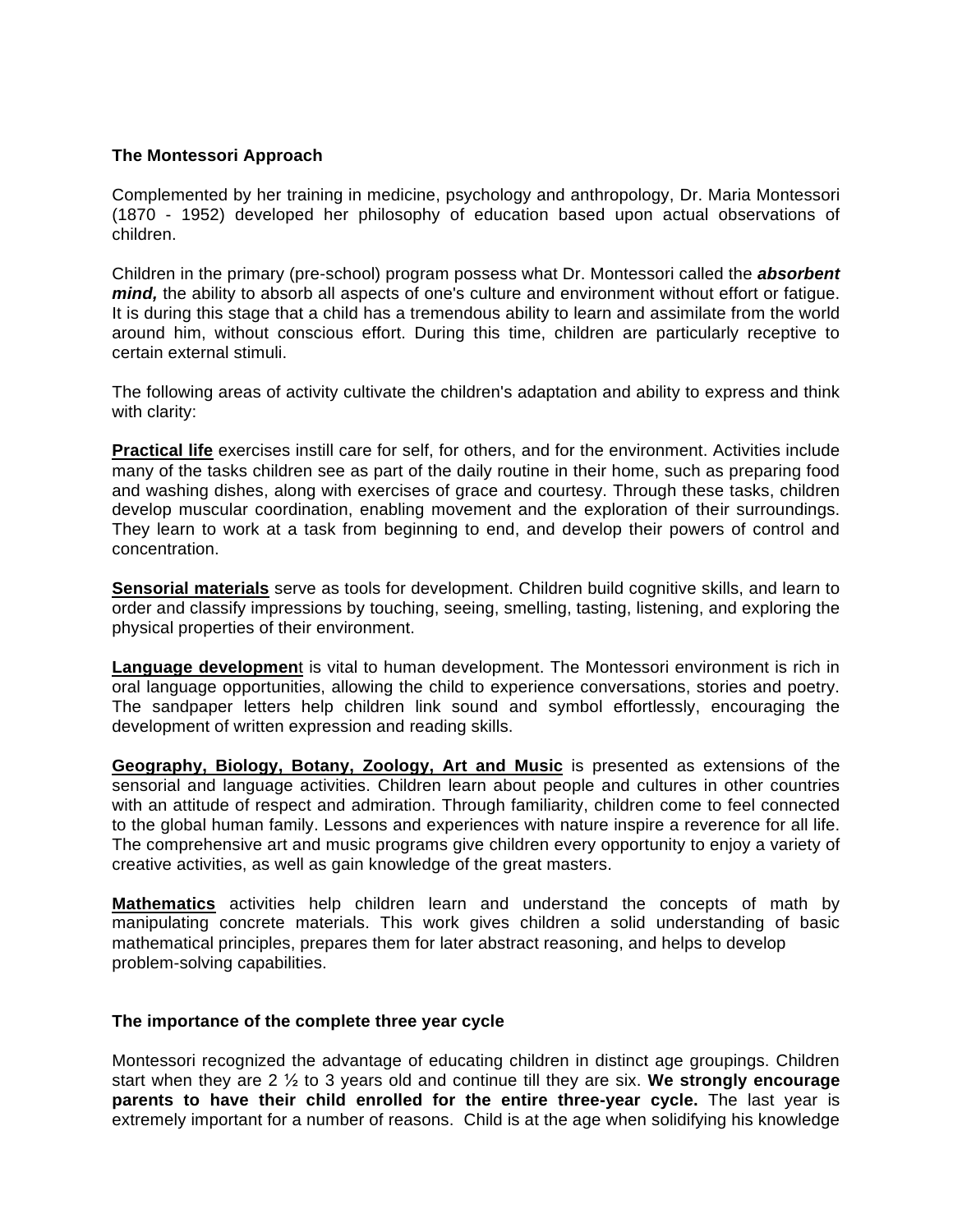and is embracing more abstract ideas. In the final year he/she will receive the support and confidence needed in order to succeed and make an easy transition into elementary schooling.

#### **Overview**

The preschool program at Bright Star Montessori School includes children from 2  $\frac{1}{2}$  to 6 years of age.

**Morning classes** 8:45 am -11:30 am

**Afternoon classes** from 12:30 pm – 3:15 pm

**Extended day program** for 4 and 5 years old from 8:45 am to 3:15 pm

**Before and after school care** from 8:00 – 8:45 and 3:15 – 5:30 pm (only for our children)

### **Our Daycare with integrated Montessori preschool** is open from 7:30 – 6:00 pm.

For our Parksville location, the schedules are different. Please see Parksville Schedules & Fees website page.

Children must be 3 years old by December  $31<sup>st</sup>$  of the school year to be registered in the preschool program from September.

The program and materials encourage children to develop naturally at their own pace, proceeding from simple activities, which satisfy their curiosity and their sense of wonder for the world, fosters INDEPENDENCE. Through these activities special encouragement and support is given to the child's developing skills of concentration and attention to the details.

Confidence is developed by guiding the child through an individualized program offering challenges and ensuring success.

#### **Communications**

Parent – teacher trust and expectations are best maintained through an effective system of communication, before issues become problems, benefit all members of Bright Star Montessori School. The school welcomes comments and encourages parents to seek answers to their questions. To speak directly to a teacher about a concern, visit them briefly before or after class to set up a time for meeting. At that time briefly inform the teacher as to the nature of the meeting so they can be best prepared. The same procedures will be followed if a teacher wants to meet with a parent.

### **Parent – teacher conferences**

Parent and teachers conferences are held two times a year. Once in the fall and once in the spring. Conferences are a formal time to discuss the progress of your child. A sign up sheet will be posted in order to serve a conference time.

#### **Observations**

We would like to encourage you to come and observe your child's classroom. Parent observation times are offered twice a year. Observation times will be on a sign – up basis and they are a great opportunity to view and appreciate the Montessori approach as well as seeing your child at work. We request that observers do not interact with the teacher, or any of the children in class.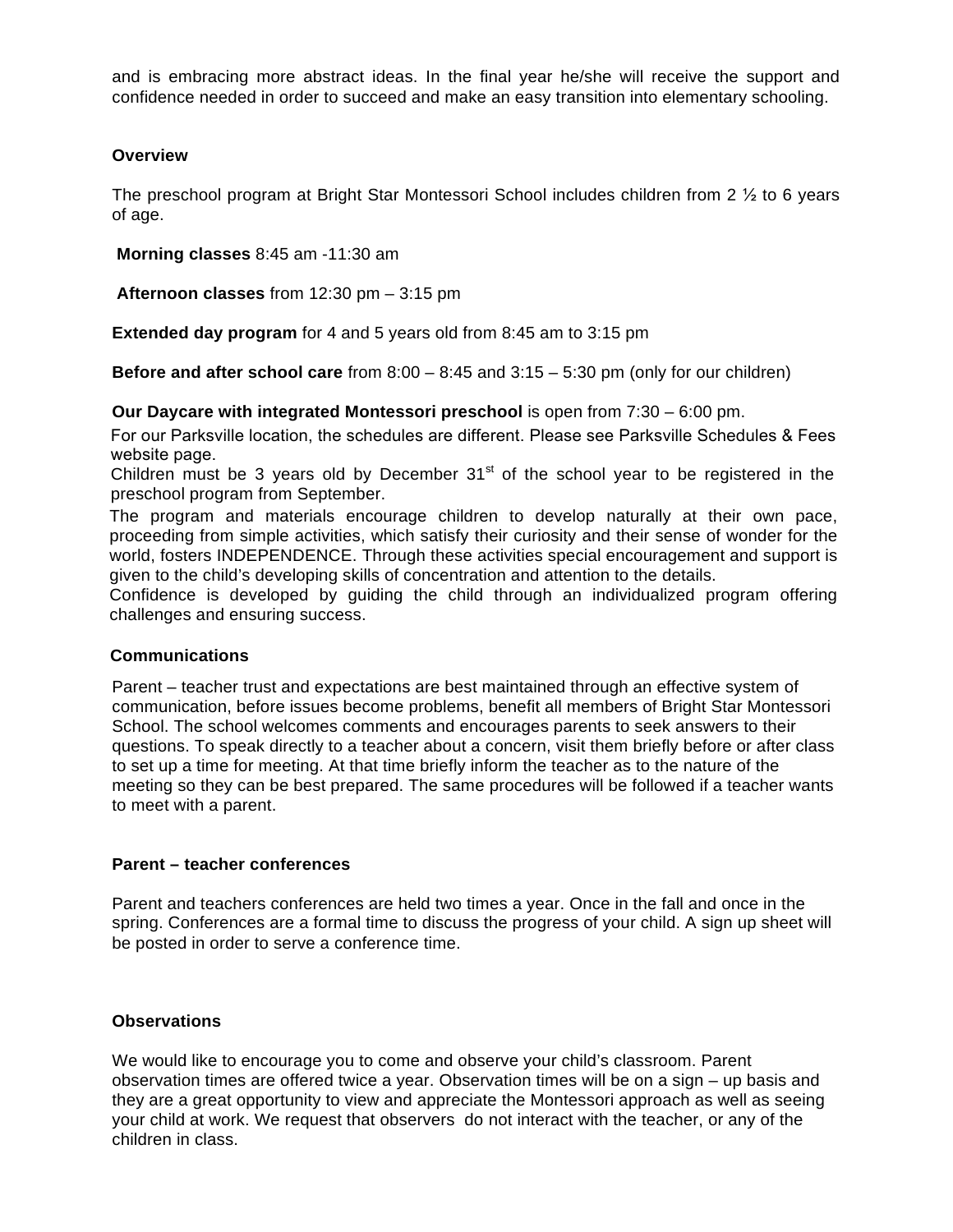# **Clothing**

In the class, children should wear simple clothing that is free of complicated fastening so they can manage independently. Please have your child dressed appropriately for the weather; i.e. boots for rain and snow, mittens in winter, etc. In the spring and summer you child needs to have and put on sunscreen as well as a hat. Clearly mark your child's name on their clothing.

### **Birthdays**

We celebrate children's birthdays at the end of your child's class time. If you wish to provide food we suggest making small healthy muffins preferably without the icing, or crackers and cheese, or fruits and vegetables. **Please do not send cakes.** 

If your child's birthday does not fall within ten months of the school year we will be choosing a date near the end of the year to honor child and their birthday.

#### **Parental Involvement**

Parent involvement creates a strong sense of community and contributes to Bright Star Montessori School being a special place for families and staff. We are eager to share it with you. There are a number of ways that we welcome you to contribute and enhance the quality of life for children attending Bright Star Montessori School.

Teachers always need help during **Field trips,** such as organizing before and, driving and chaperoning during outings. A sign up sheet will be posted regarding specific needs.

**Cultural and Religious events** are an excellent way for parents to share. Involvement may include preparing a presentation of the event with special ethnic dish, presenting clothing /pictures etc.

## **Field trips**

Fieldtrip will be announced well in advance of the event / outing. Permission for your child to attend field trips will be made on general form at the beginning of the year. Should you not want your child to go on a particular outing simply inform the teachers and keep your child at home for the day.

Parents are expected to be designated drivers for field trips. Parents are to be active supervisors for all children in their care and to apply disciplinary action toward inappropriate behaviours. Teachers will advise you of their expectations. The general rule is that siblings do not attend field trips.

Responsibility for the costs of the field trips will fall upon the parents. All cost will be kept at minimum.

We require that the vehicle / driver transporting the child / children in the program have a **minimum of five million dollars (5,000,000.00) liability insurance.** 

#### **Arrival and Dismissal**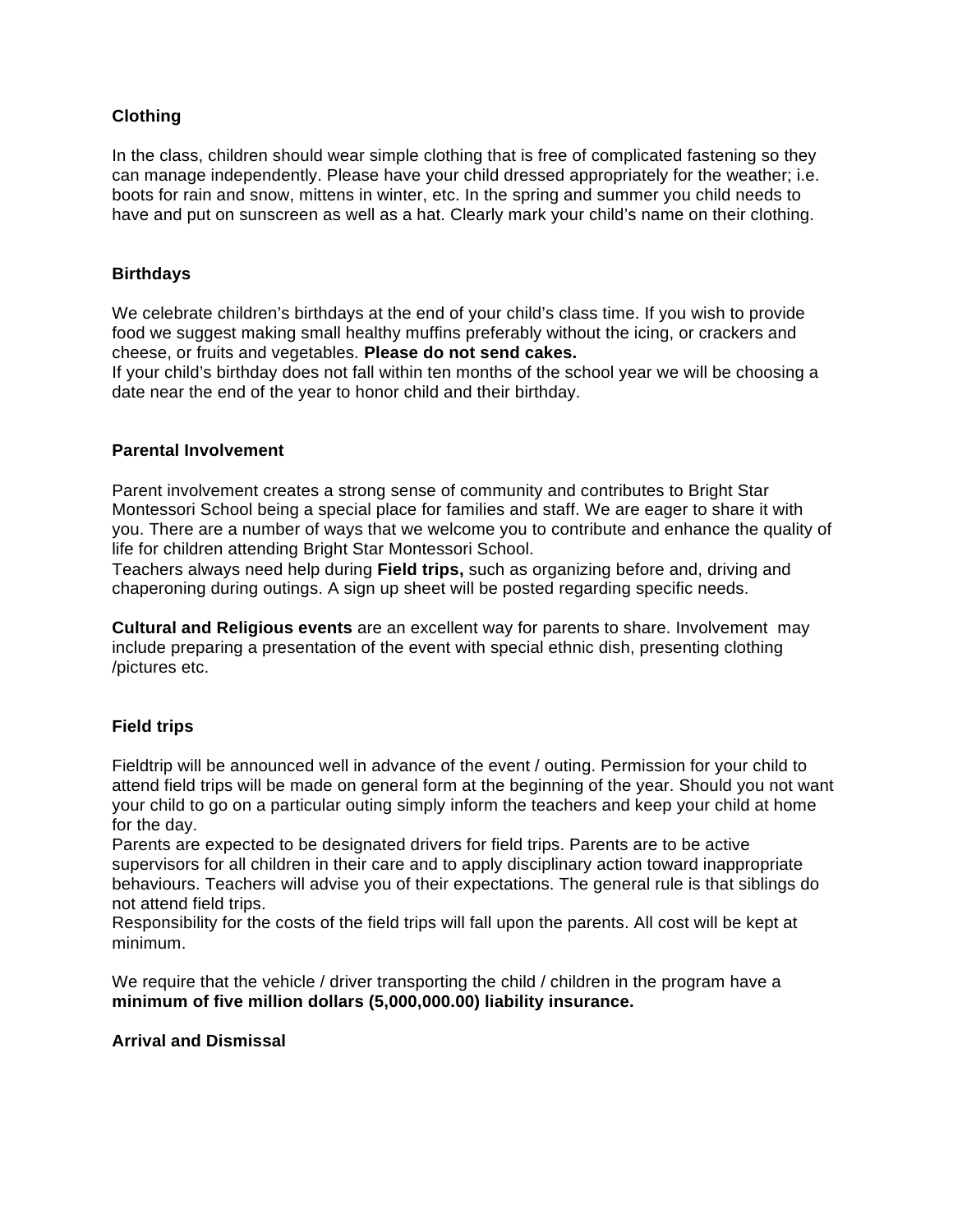Being late is not acceptable because of the disruption it creates. If your child arrives more than 10 minutes late the doors will be closed, in order to respect the needs of the class that is in progress. A note will be sent home.

After three late arrivals a meeting with the Head of School will be arranged to discuss the circumstances surrounding the lateness. Our desire is to support you but our concern for the disruption to the class and the comfort of your child takes precedence.

The same policy will apply for picking up your child.

#### **Application and Admission**

Parents of children already registered in the school will be asked to pre-register their child for the following year in order to guarantee a space. The final commitment to register will be in the month of March.

We begin taking a "wait list" of potential "new students" in the fall. We will provide a time for OPEN HOUSE to visit in February and will be registering new students very shortly after our returning students have registered.

A fee of \$100 is paid at the time of registration. This fee is paid one time only and is not refundable for any reason at any time.

Post - dated cheques for the full amount of the monthly fee for the ten months of the school year are required at the time of registration, alone with the completed registration forms.

#### **Notice of withdrawal**

Parents must give the school one month's written notice when withdrawing their child from the school. When notice of withdrawal is given all remaining postdated checks (allowing for the period of notice) will be returned.

If a decision is made **by the school** to request your child be withdrawn from the school, it will be done according to the rules in the Enrollment Agreement, see copy attached at the back of this handbook. All checks for the upcoming months will be returned. Fees for the month that is in progress will not be refunded.

#### **Absences**

Please call the school by 8:30 A.M. if your child is going to be absent from school. Attendance is taking in the classroom first thing in the morning.

#### **Items from home**

Candies, gum toys and miscellaneous must not be brought to school as they may lead to unnecessary difficulties for your children. It is important that teachers are free to form a positive relationship with your child. This should not include having to confiscate these items. The other children will also be affected negatively if an individual brings these items to school. However, a specific time can be set aside for your child to share a special book or item relating to a school theme, a family trip, special event, etc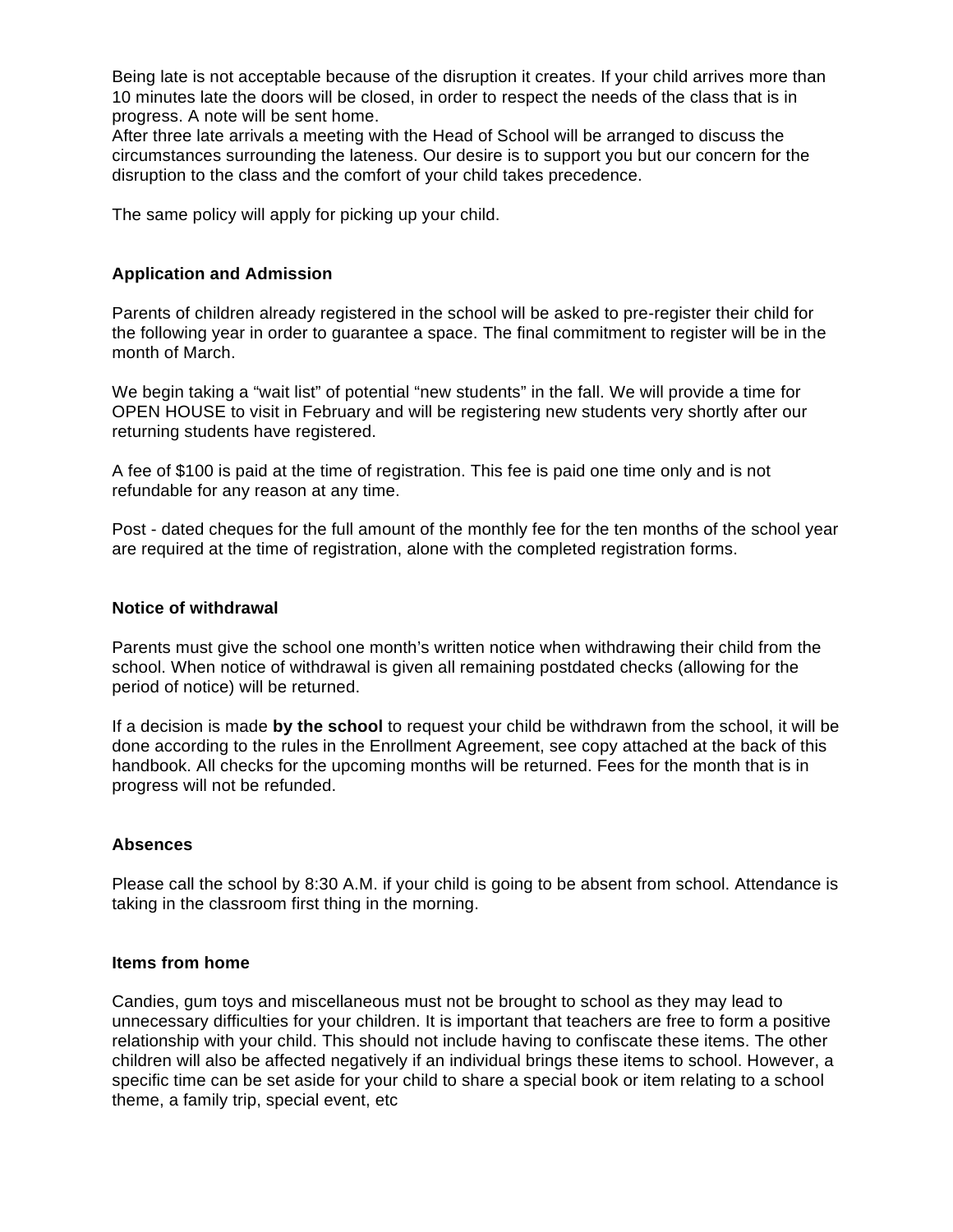

# **Discipline Policy and Procedures**

Bright Star Montessori School staff members are absolutely not permitted to use any form of physical punishment, including spanking. Staff members may not single out a child for ridicule, threaten harm to the child or the child's family, and may not specifically aim to degrade a child or a child's family. They may not use harsh, demeaning or abusive language in the presence of children. We use the following disciplinary techniques where they are age appropriate:

**Redirecting Giving choices Problem solving Natural and Logical Consequences Ignoring Time out** 

Discipline does not mean punishment. Discipline is teaching a child how to be safe, how to behave o his/her own and how to know the difference between right and wrong. The staff will use praise and positive methods of discipline and guidance to encourage self-expression and self-direction of the children in the school. The limits may be set at times in order to keep children from losing control or casing harm to themselves or others. Time out is only one-way to handle a situation and allows the child regain control of his/her actions and feelings. Time away from the group will not exceed 5 –7 minutes.

Positive ways to channel children's emotions and handling misbehavior include:

Redirect negative behavior to an acceptable activity by gently encouraging the child to change activities.

Ignore the behavior.

Help children to understand consequences to behavior.

Limit choices

Use humor

Use the resources available at the school or ask for assistance with specific situations you are uncomfortable handling.

Remember never to humiliate, frighten or abuse a child. Respect their feelings and let them know whatever they are feeling is OK but is the way they express it that we want to help them control. Let the children know your feelings. Tell them you are not upset with them, but with their actions. Communicate with the children and model positive behaviors for them to imitate. Make sure what you are asking the children are appropriate for their developmental level.

Consult with parents since they know their child best. Emphasize the partnership between caregiver and parent an attempt to defuse a tense situation involving a problem with the child's behavior.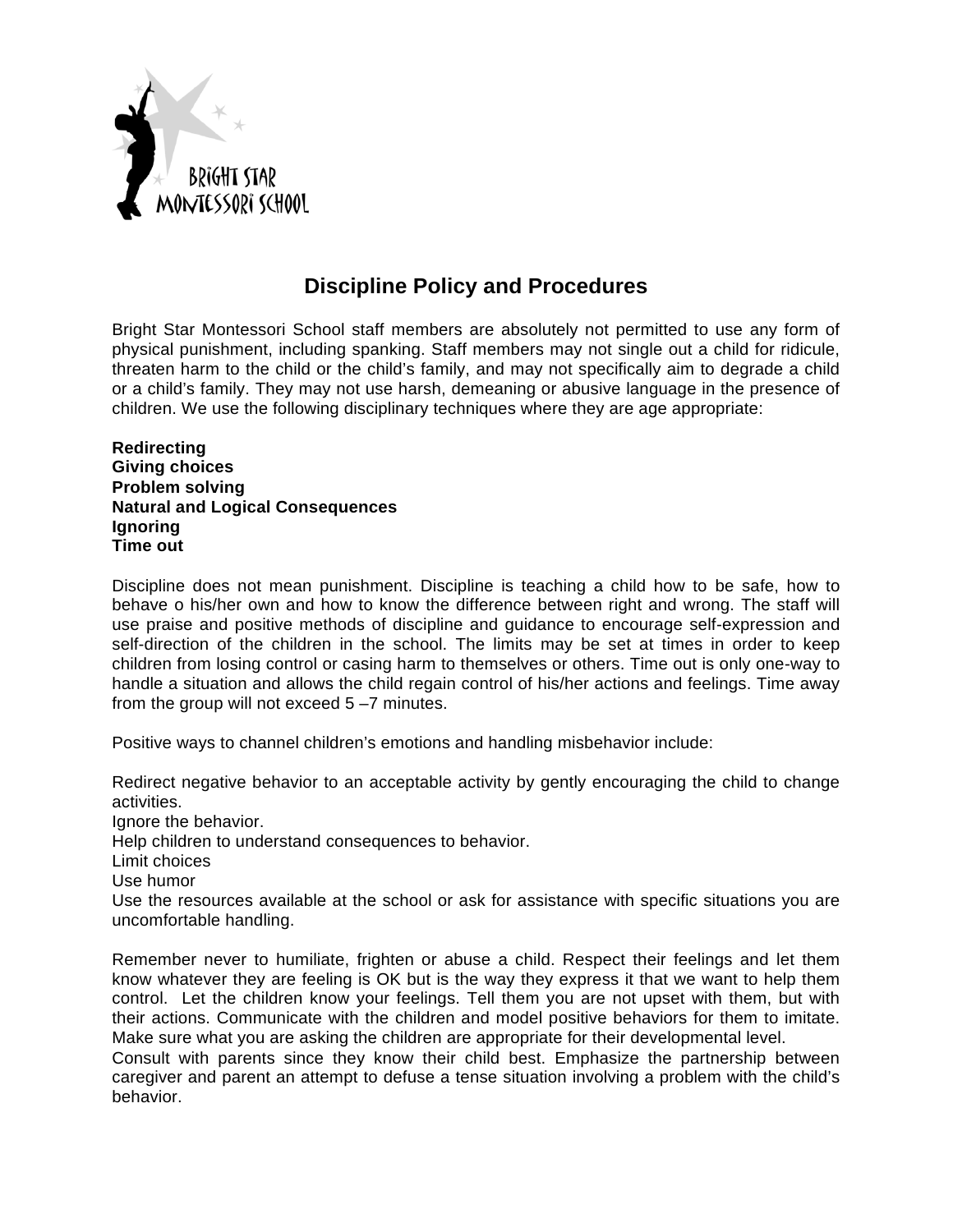

# **Health and Illness Policy and Procedures**

## **How Sick Is Too Sick To Come To school?**

- A temperature of 100F/38.3C or more accompanied by general symptoms such as listlessness or sluggishness may be an early sign of an illness that requires a doctor's attention
- Unexplained diarrhea or loose stool combined with nausea, vomiting or abdominal cramps
- A rash that not has been diagnosed as not being contagious.
- Conjunctivitis (pink eye) or any other eye condition where the eye is itchy red, swollen or oozing except in the case of diagnosed allergies.)
- Impetigo. Ringworm or pinworm.
- Any contagious disease (measles, chicken pox, etc.)
- A severe cold or flu with fever, runny nose, sneezing or bad cough.
- Severe itching of body or scalp
- Know of suspected communicable disease

Parents are also required to keep a child home if the child is not well enough to take part in the regular program of the facility

All children returning to the facility after an illness must be free from symptoms or have a doctor's approval.

It is requested that a child be on any antibiotics for one full day before returning to school. This is to allow time for any reaction to the antibiotic to occur before re-entering school.

If a child becomes ill while attending school the parent or alternate will be contact. The child will be closely monitored while waiting to be picked up. If the symptoms become severe, we will contact the child's physician or call emergency care.

If a communicable disease breaks out in school parents will be notify within 24 hours – same rules apply to families. In some cases the public health nurse will also be notify. We are both, myself and substitute teacher holding a current First Aid Training Certificate.

# **Administering Medication**

We prefer not to dispense medication. However, if there is an ongoing medical problem a form for permission to administer medication must be completed before we can give medications. Medication will only be given as directed by label on the original prescription locked container. We will check the expiry date on medication and maintain a written record of medication administered, stating time and dosage given and the signature of the staff member involved. Staff will promptly returned all unused medication at the dismissal time.